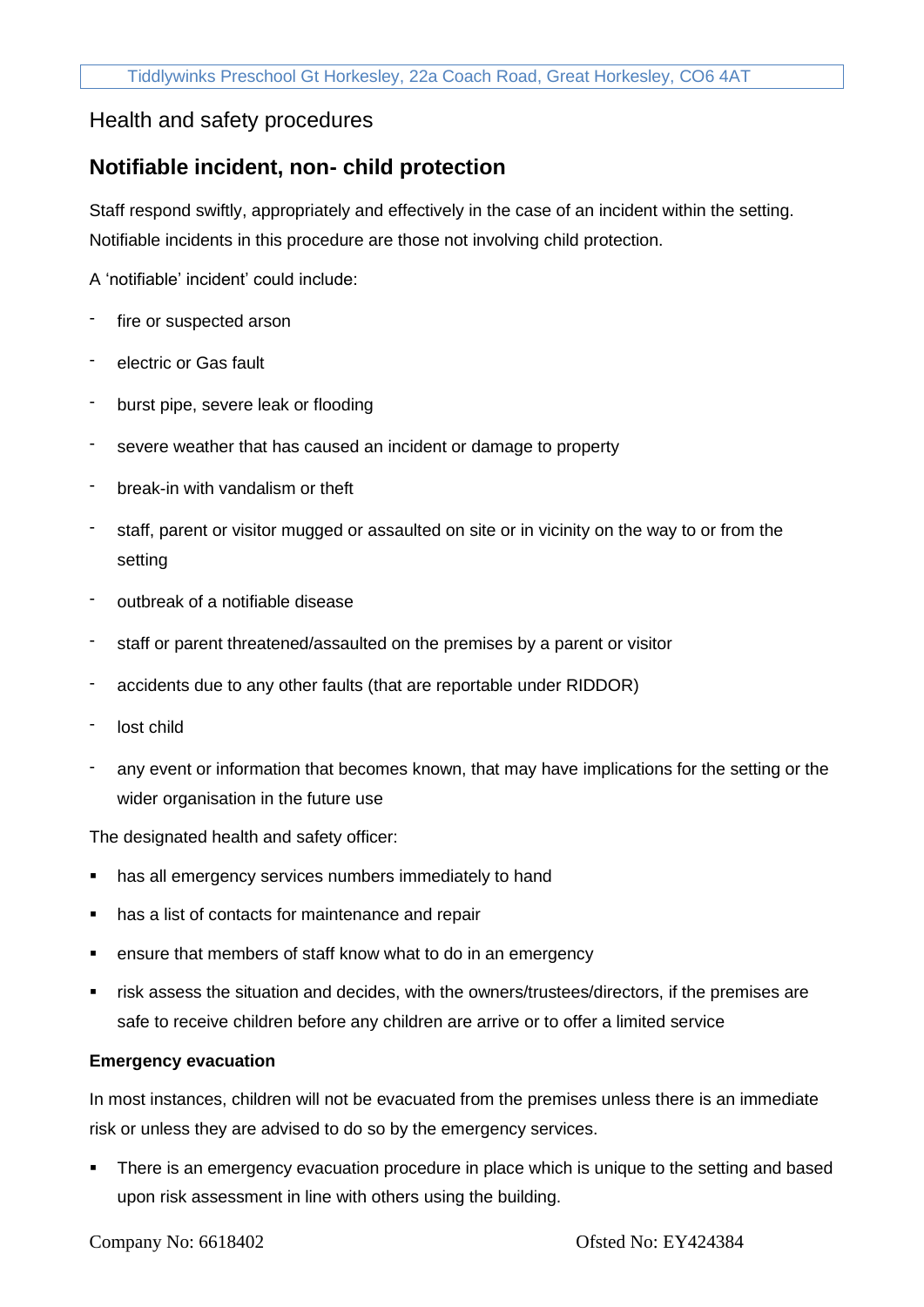- Emergency evacuation procedures are practised regularly and are reviewed according to risk assessment (as above).
- Staff evacuate children to a pre-designated area (as per the fire drill), unless advised by the emergency services that the designated area is not suitable at that time.
- Once evacuated, nobody enters the premises, until the emergency services say so.
- Members of staff will act upon the advice of the emergency services at all times.

The children and staff practice emergency evacuations on a half termly bases so that children are familiar with the sound of the alarm and where to go. Staff are made aware of the evacuation procedures in their induction on their

first day and all visitors are informed of the emergency exits on arrival.

# IN AN EMERGENCY

The Person who discovers the emergency must press the button on the plastic alarm on the wall

The nominated person must collect the signing in sheets, contact details, phone, key to gate, first aid box and go to nearest exit.

All children, Staff, Students and Volunteers must vacate the building through the fire exit doors and to the gate. They then follow the Deputy/Manager to the school.

The nominated person must check the accessible toilet and main hall (closing doors behind them) toilet, kitchen, office and quiet room to make sure that everyone has left the building. Pick up nursery mobile from office and visitors book on route and check the garden playhouse on entering garden.

The children are lined up and a roll call is taken to make sure that everyone is accounted for by the nominated person. We record how long it takes to get the children out and any problems that arise in our practices so that we may improve on this to ensure the children and adults safety.

The Emergency services are called by the Deputy or Manager in the event of a real fire.

All the parents are contacted using the preschool mobile or the school phone. All children will stay at the Bishop William School site until it is safe to return to the preschool or until they are collected by their parents.

### **Emergency Closure**

The circumstances under which the setting may be closed due to an incident include:

- The owners/directors/trustees make the decision to close thereby withdrawing the service.
- A third party makes the decision to close for example:
	- a school, where the setting is on a school site